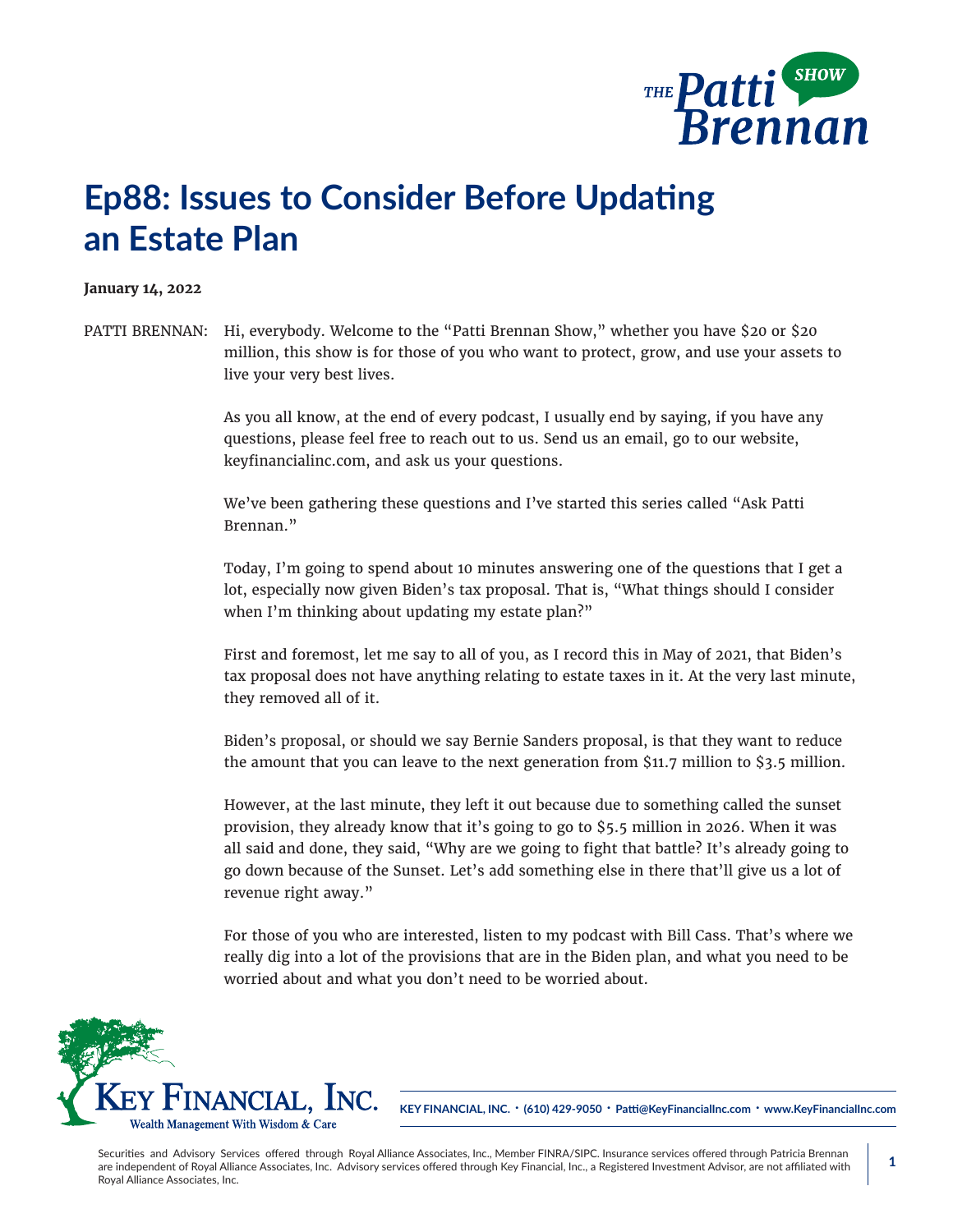Today, I'm going to focus on your estate plan. What do I need to consider?

Now that that's off the table, at least temporarily, I would encourage you to at least understand where you are today and have a conversation with your estate planning attorney to say, "When this thing goes through in 2026, should we be concerned? Is there anything that we need to be thinking about today?" Because there are some things that you can do to avoid that tax for your children or the people that you love. That's number one.

Number two, as you think about your estate plan, understand what it covers. It covers anything that is in your names, even in joint names. Joint titling on property or investments.

It doesn't get controlled by your will. It goes by operation of law, which means the titling is more important than what you put in your will. I could say, "Gee, I want my such and such account to go to my four children." It doesn't matter. If I have it jointly held with my husband, he's getting all of it.

The titling is more important as are the beneficiary designations. Make sure that that is congruent with the wishes as you have them in your will.

Also, look at who you've named as executor, who you've named as perhaps a trustee. Have there been any marriages or divorces?

The other thing to think about is, is there anybody in your life that has special needs? Are special needs trust something that you might want to be thinking about?

Also speaking of trust, trusts are not only for wealthy people. Trusts could be wonderful tools to protect your family or the people that you love against predators or somebody that might sue them for some unknown reason. If that happens to let's say one of your children, the assets that are held in trust for their benefit cannot be attached.

If they go through a divorce, and this, by the way, is one of the things that I hear more than anything. What if my son were to get divorced? Those assets, if he were to inherit this money outright, certainly the growth of the assets would be included as part of the discussion in the divorce. If the assets are owned by a trust, it is not. A Trust could be a very wonderful tool and you don't have to be wealthy to have one.

Do you have a second home or a vacation home? If so, that might be subject to something called ancillary probate.

In English, all that means is if you have a property in New Jersey or Florida, that needs to be probated in those states. It gets a little glitchy. That's an easy thing to avoid using



**KEY FINANCIAL, INC. • (610) 429-9050 • Patti@KeyFinancialInc.com • www.KeyFinancialInc.com**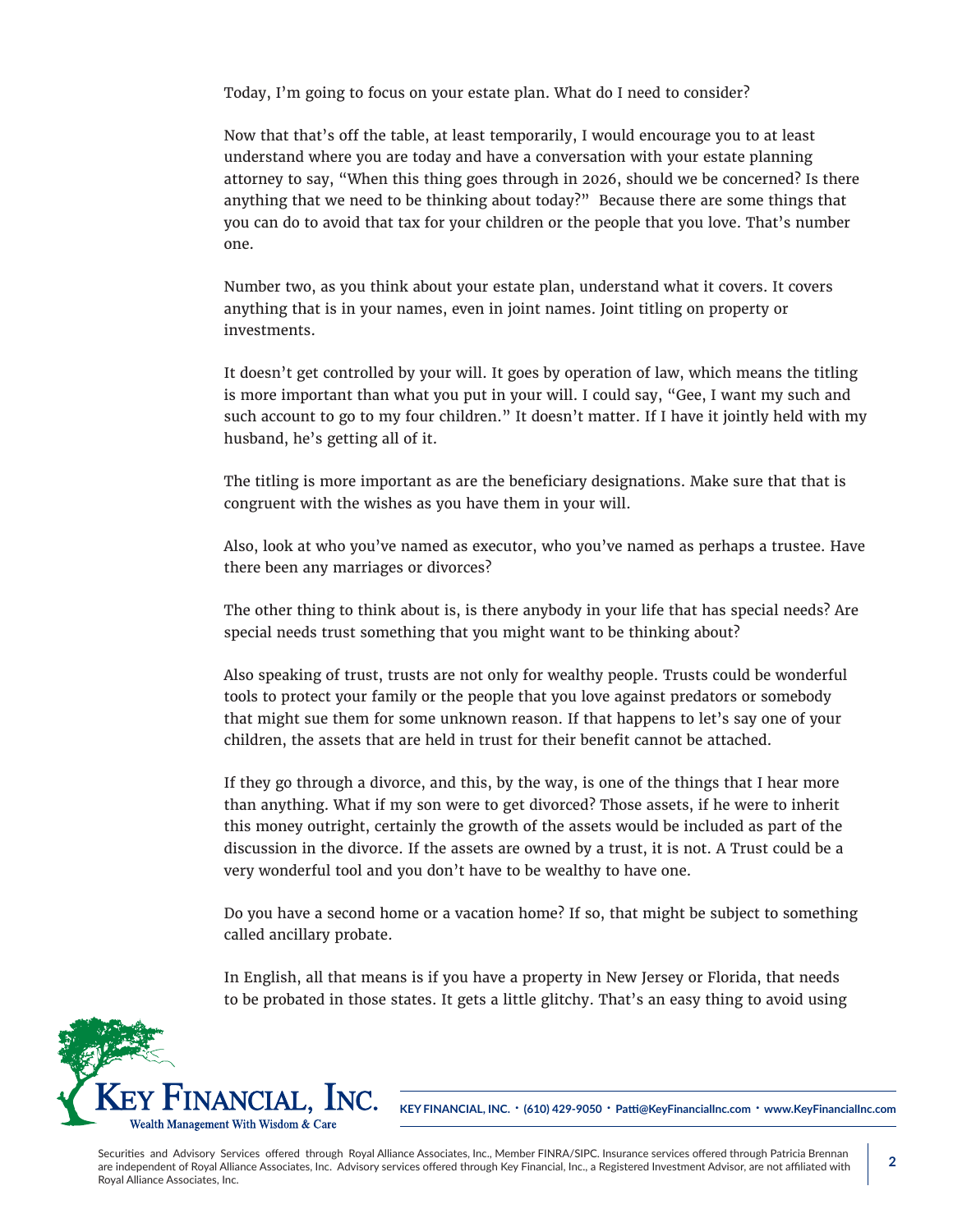something called the revocable living trust.

You don't need a revocable living trust in every state because probate is not a big deal in a lot of states. Pennsylvania is one of them. If you have property in several states, or even just another state, that might make sense to add that extra paragraph or two, that will allow that to be titled in the name of your revocable trust.

How does that work? A revocable trust is literally exactly that. It's completely revocable and changeable. It doesn't even have a separate tax ID. It uses your social security number. Whatever you own, personally, your revocable trust can own. You're the trustee. It's not that much different.

What makes it powerful in certain states is that the trust has a beneficiary, so it goes according to whatever that trust says. If you own it personally, it must go through your will based on what your will says. That is a probateable asset. Is probate a big deal? Is it a hassle? By the way, who's the executor that's going to have to do it?

There are also other things to think about. We all know that you need a power of attorney, a financial power of attorney and a healthcare power of attorney. If you have a child 18 years or older, in most states, that is the age of majority. If they are in an accident, guess what? They're an adult.

The hospital, subject to HIPAA, cannot give you any information. Only if you have a power of attorney, can you authorize treatment for that child. The same thing goes for financial power of attorney. Wills and financial powers of attorney are probably not as important as the healthcare power of attorney.

Again, it's not that big of a deal, if you're doing yours, get it for them as well. I think that the only other thing that I would add is, and this is something that a lot of people don't realize, are your digital assets.

We are hearing more and more stories about people who became disabled. Someone may have had a stroke or died unexpectedly, and they've got a computer, they've got accounts, and they're paperless. Nobody knows what they have or don't have, and it's not coming in the mail anymore.

How's anybody going to settle the estate? How are they even going to know what's involved? Your digital assets, your passwords, your usernames, where are they located? Where are your accounts? Please do someone a favor, make a list of them.

I know, people like me. We always tell you don't write down your usernames and your passwords. We all say it and you probably shouldn't do that, right? At the very least, get one of these password protector programs like a LastPass or something like that. That's



**KEY FINANCIAL, INC. • (610) 429-9050 • Patti@KeyFinancialInc.com • www.KeyFinancialInc.com**